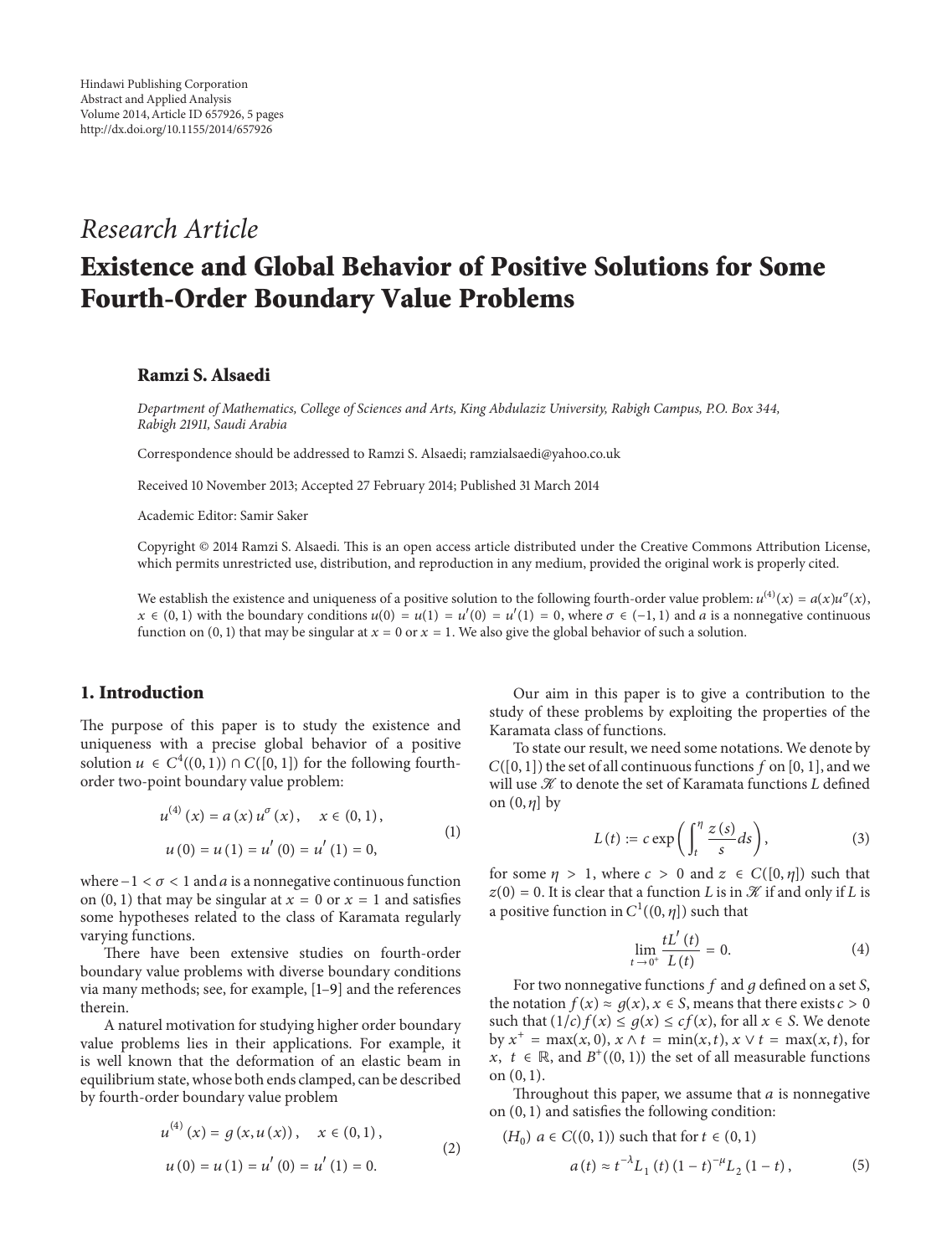where  $\lambda \leq 3+\sigma, \mu \leq 3+\sigma, L_1, L_2 \in \mathcal{K}$  satisfying

$$
\int_0^{\eta} t^{2+\sigma-\lambda} L_1(t) dt < \infty, \qquad \int_0^{\eta} t^{2+\sigma-\mu} L_2(t) dt < \infty.
$$
 (6)

In the sequel, we introduce the function  $\theta_{\lambda,\mu}$  defined on  $(0, 1)$  by

$$
\theta_{\lambda,\mu}(x) = x^{\min(2,(4-\lambda)/(1-\sigma))} \left(\tilde{L}_1(x)\right)^{1/(1-\sigma)} \times (1-x)^{\min(2,(4-\lambda)/(1-\sigma))} \left(\tilde{L}_2(1-x)\right)^{1/(1-\sigma)}, \tag{7}
$$

where

$$
\widetilde{L}_1(x) = \begin{cases}\n\int_x^{\eta} \frac{L_1(s)}{s} ds & \text{if } \lambda < 2(1 + \sigma), \\
\int_x^{\eta} \frac{L_1(s)}{s} ds & \text{if } \lambda = 2(1 + \sigma), \\
L_1(x) & \text{if } 2(1 + \sigma) < \lambda < 3 + \sigma, \\
\int_0^x \frac{L_1(s)}{s} ds & \text{if } \lambda = 3 + \sigma,\n\end{cases}
$$
\n(8)\n
$$
\widetilde{L}_2(x) = \begin{cases}\n\int_x^{\eta} \frac{L_2(s)}{s} ds & \text{if } \mu = 2(1 + \sigma), \\
L_2(x) & \text{if } 2(1 + \sigma) < \mu < 3 + \sigma, \\
\int_0^x \frac{L_2(s)}{s} ds & \text{if } \mu = 3 + \sigma.\n\end{cases}
$$

Our main result is the following.

**Theorem 1.** Let  $\sigma \in (-1, 1)$  and assume that a satisfies  $(H_0)$ . Then, problem (1) has a unique positive solution  $u \in$  $C^{4}((0, 1)) \cap C([0, 1])$  *satisfying for*  $x \in (0, 1)$ 

$$
u\left(x\right) \approx \theta_{\lambda,\mu}\left(x\right). \tag{9}
$$

This paper is organized as follows. Some preliminary lemmas are stated and proved in the next section, involving some already known results on Karamata functions. In Section 3, we give the proof of Theorem 1.

#### **2. Technical Lemmas**

To let the paper be self-contained, we begin this section by recapitulating some properties of Karamata regular variation theory. The following is due to [10, 11].

**Lemma 2.** *The following assertions hold.*

(i) Let 
$$
L \in \mathcal{K}
$$
 and  $\varepsilon > 0$ ; then, one has

$$
\lim_{t \to 0^+} t^{\varepsilon} L(t) = 0. \tag{10}
$$

(ii) *Let*  $L_1, L_2 \in \mathcal{K}$  *and let*  $p \in \mathbb{R}$ *. Then, one has*  $L_1 + L_2 \in$  $\mathcal{K}, L_1L_2 \in \mathcal{K},$  and  $L_1^p \in \mathcal{K}.$ 

*Example 3.* Let  $m$  be a positive integer. Let  $c > 0$ , let  $(\mu_1, \mu_2, \ldots, \mu_m) \in \mathbb{R}^m$ , and let *d* be a sufficiently large positive real number such that the function

$$
L(t) = c \prod_{k=1}^{m} \left( \log_k \left( \frac{d}{t} \right) \right)^{\mu_k} \tag{11}
$$

is defined and positive on  $(0, \eta]$ , for some  $\eta > 1$ , where log<sub>*k*</sub> $x = \log \circ \log \circ \cdots \circ \log x$  (*k* times). Then,  $L \in \mathcal{K}$ .

Applying Karamata's theorem (see [10, 11]), we get the following.

**Lemma 4.** Let  $\mu \in \mathbb{R}$  and let L be a function in  $\mathcal{K}$  defined on  $(0, \eta]$ *. One has the following:* 

- (i) if  $\mu$  < -1, then  $\int_0^{\eta} s^{\mu} L(s) ds$  diverges and  $\int_t^{\eta} s^{\mu} L(s) ds \sim_{t \to 0^+} -(t^{1+\mu} L(t)/(\mu + 1));$
- (ii) *if*  $\mu$  > -1*, then*  $\int_0^{\eta} s^{\mu} L(s) ds$  converges and  $\int_0^t s^{\mu} L(s) ds \sim_{t \to 0^+} (t^{1+\mu} L(t) / (\mu + 1)).$

**Lemma 5** (see [12] or [13]). Let  $L \in \mathcal{K}$  be defined on  $(0, \eta]$ . *Then, one has*

$$
\lim_{t \to 0^+} \frac{L(t)}{\int_t^{\eta} (L(s)/s) \, ds} = 0. \tag{12}
$$

*If further*  $\int_0^{\eta} (L(s)/s) ds$  converges, then one has

 $\bar{t}$ 

$$
\lim_{\delta \to 0^+} \frac{L(t)}{\int_0^t (L(s)/s) \, ds} = 0. \tag{13}
$$

*Remark 6.* Let  $L \in \mathcal{K}$  be defined on  $(0, \eta]$ ; then, using (4) and (12), we deduce that

$$
t \longrightarrow \int_{t}^{\eta} \frac{L(s)}{s} ds \in \mathcal{K}.
$$
 (14)

If further  $\int_0^{\eta} (L(s)/s) ds$  converges, we have by (12) that

$$
t \longrightarrow \int_0^t \frac{L(s)}{s} ds \in \mathcal{K}.
$$
 (15)

**Lemma 7.** *Given that*  $f \in C([0,1])$ *, then the unique continuous solution of*

$$
u^{(4)}(x) = f(x), \quad x \in (0, 1),
$$
  

$$
u(0) = u(1) = u'(0) = u'(1) = 0
$$
 (16)

*is given by*

$$
u(x) = Gf(x) := \int_0^1 G(x, t) f(t) dt,
$$
 (17)

*where*

 $G(x, t)$ 

$$
= \frac{1}{6} (x \wedge t)^2 (1 - x \vee t)^2 [3 (x \vee t) - (x \wedge t) (1 + 2 (x \vee t))]
$$
\n(18)

*is Green's function for the boundary value problem* (16)*.*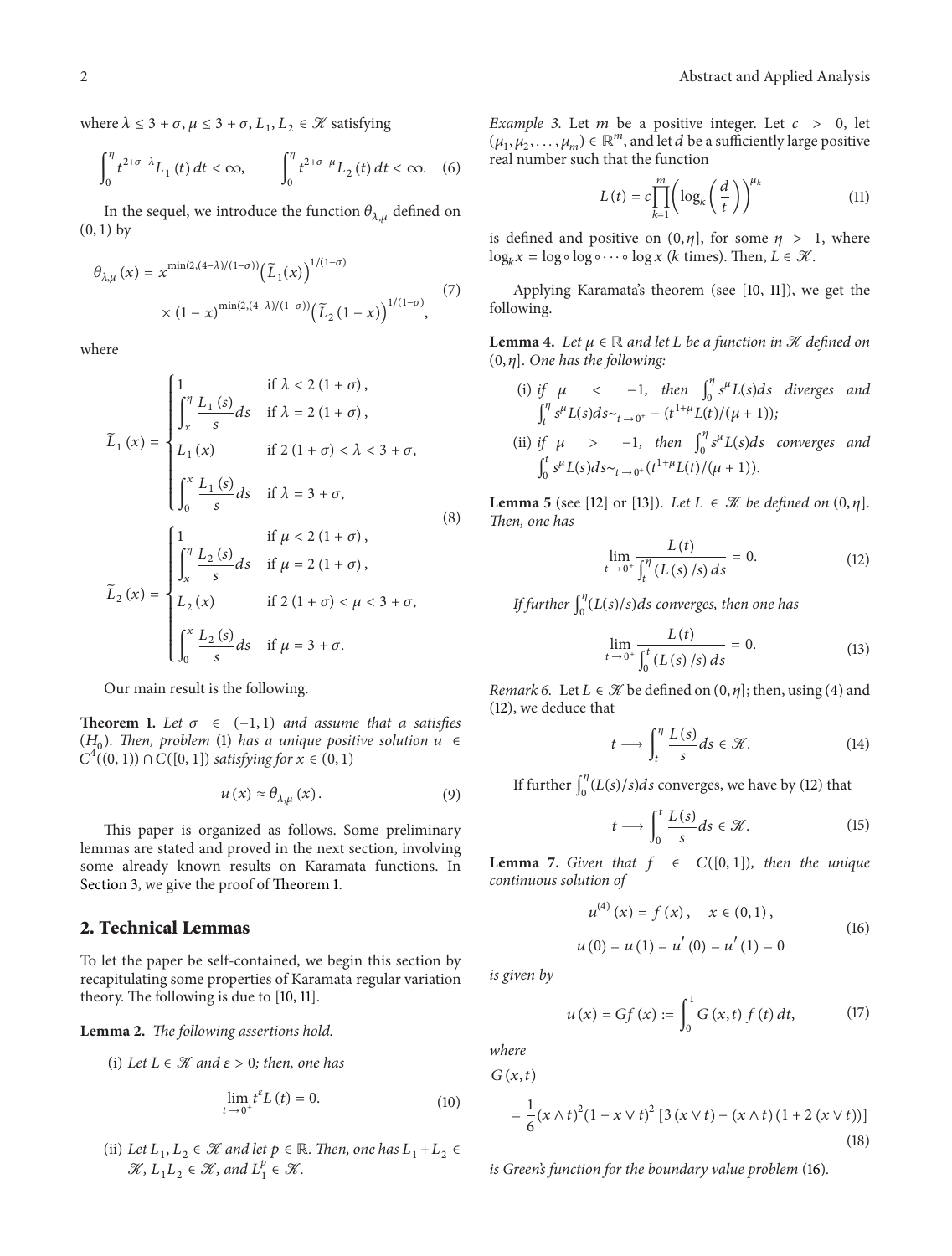*Remark 8.* For  $x, t \in (0, 1)$ , we have  $G(1 - x, 1 - t) = G(x, t)$ .

In the following, we give some estimates on the Green function  $G(x, t)$  that will be used later.

**Proposition 9.** *On*  $(0, 1) \times (0, 1)$ *, one has the following:* 

(i) 
$$
(1/3)(x \wedge t)^2 (1 - x \vee t)^2 (x \vee t) (1 - x \wedge t) \le G(x, t) \le
$$
  
\n $(1/2)(x \wedge t)^2 (1 - x \vee t)^2 (x \vee t) (1 - x \wedge t);$   
\n(ii)  $(1/3)x^2 (1-x)^2 t^2 (1-t)^2 \le G(x, t) \le (1/2)x(1-x)t^2 (1-t)^2.$ 

*Proof.* (i) It follows from the fact that for  $x, t \in (0, 1) \times (0, 1)$ we have

$$
2 (x \vee t) (1 - x \wedge t) \le 3 (x \vee t) - (x \wedge t) (1 + 2x \vee t)
$$
  

$$
\le 3 (x \vee t) (1 - x \wedge t).
$$
 (19)

(ii) Since for *x*, *t* ∈ (0, 1) we have  $x^2(1 - x)^2t^2(1 - t)^2$  ≤  $(x \wedge t)^2 (1 - x \vee t)^2 (x \vee t) (1 - x \wedge t)$ , the result follows from (i). As a consequence of the assertion (ii) of Proposition 9, we obtain the following.  $\Box$ 

**Corollary 10.** *Let*  $f \in B^+((0, 1))$  *and put*  $Gf(x) :=$  $\int_0^1 G(x, t) f(t) dt$ , for  $x \in (0, 1]$ .

*Then,*

$$
Gf(x) < \infty
$$
  
for  $x \in (0, 1)$  iff  $\int_0^1 t^2 (1 - t)^2 f(t) dt < \infty$ . (20)

**Proposition 11.** *Let be a measurable function such that the* function  $t \rightarrow t^2(1-t)^2 f(t)$  is continuous and integrable on (0, 1). Then, *Gf* is the unique solution in  $C^4((0, 1)) \cap C([0, 1])$ *of the problem*

$$
u^{(4)}(x) = f(x), \quad x \in (0, 1),
$$
  

$$
u(0) = u(1) = u'(0) = u'(1) = 0.
$$
 (21)

*Proof.* From Corollary 10, the function  $Gf$  is defined on  $(0, 1)$ and, by Proposition 9, we have

$$
G(f)(x) \le \frac{1}{2} x (1-x) \int_0^1 t^2 (1-t)^2 |f(t)| dt. \qquad (22)
$$

Now, since  $t \to t^2 f(t)$  is integrable near 0 and  $t \to (1 - t^2 f(t))$  $(t)^2 f(t)$  is integrable near 1, then, for  $x \in (0, 1)$ , we have

$$
Gf(x) = \frac{1}{2}x(1-x)^2 \int_0^x t^2 f(t) dt
$$

$$
+ \frac{1}{2}x^2 \int_x^1 t(1-t)^2 f(t) dt
$$

$$
-\frac{1}{6}(1+2x)(1-x)^{2}\int_{0}^{x}t^{3}f(t)dt
$$

$$
-\frac{1}{6}x^{3}\int_{x}^{1}(1+2t)(1-t)^{2}f(t)dt.
$$
\n(23)

This gives

$$
(Gf)'(x) = \frac{1}{2} (1 - 3x) (1 - x) \int_0^x t^2 f(t) dt
$$
  
+  $x \int_x^1 t(1 - t)^2 f(t) dt + x (1 - x) \int_0^x t^3 f(t) dt$   
-  $\frac{1}{2} x^2 \int_x^1 (1 + 2t) (1 - t)^2 f(t) dt$ ,  

$$
(Gf)''(x) = (3x - 2) \int_0^x t^2 f(t) dt
$$
  
+  $\int_x^1 t(1 - t)^2 f(t) dt + (1 - 2x) \int_0^x t^3 f(t) dt$   
-  $x \int_x^1 (1 + 2t) (1 - t)^2 f(t) dt$ ,  

$$
(Gf)'''(x) = \int_0^x (3t^2 - 2t^3) f(t) dt
$$
  
-  $\int_x^1 (1 + 2t) (1 - t)^2 f(t) dt$ ,  

$$
(Gf)^{(4)}(x) = f(x).
$$
 (24)

Moreover, we have  $Gf(0) = Gf(1) = (Gf)'(0) =$  $(Gf)'(1) = 0.$ 

Finally, we prove the uniqueness. Let  $u, v \in C^4((0, 1))$   $\cap$  $C([0, 1])$  be two solutions of (21) and put  $w = v - u$ . Then,  $w \in C^4((0, 1)) \cap C([0, 1])$  and  $w^{(4)} = 0$ . Hence, it follows that  $w(x) = ax^{3} + bx^{2} + cx + d$ . Using the fact that  $w(0) = w(1) =$  $w'(0) = w'(1) = 0$ , we conclude that  $w = 0$  and so  $u = v$ .

In the sequel, we assume that  $\beta \leq 3$  and  $\gamma \leq 3$  and we put

$$
b(t) = t^{-\beta} L_3(t) (1-t)^{-\gamma} L_4(1-t), \qquad (25)
$$

where  $L_3, L_4 \in \mathcal{K}$  satisfy

$$
\int_0^{\eta} t^{2-\beta} L_3(t) dt < \infty, \qquad \int_0^{\eta} t^{2-\gamma} L_4(t) dt < \infty.
$$
 (26)

So, we aim to give some estimates on the potential function  $Gb(x)$ .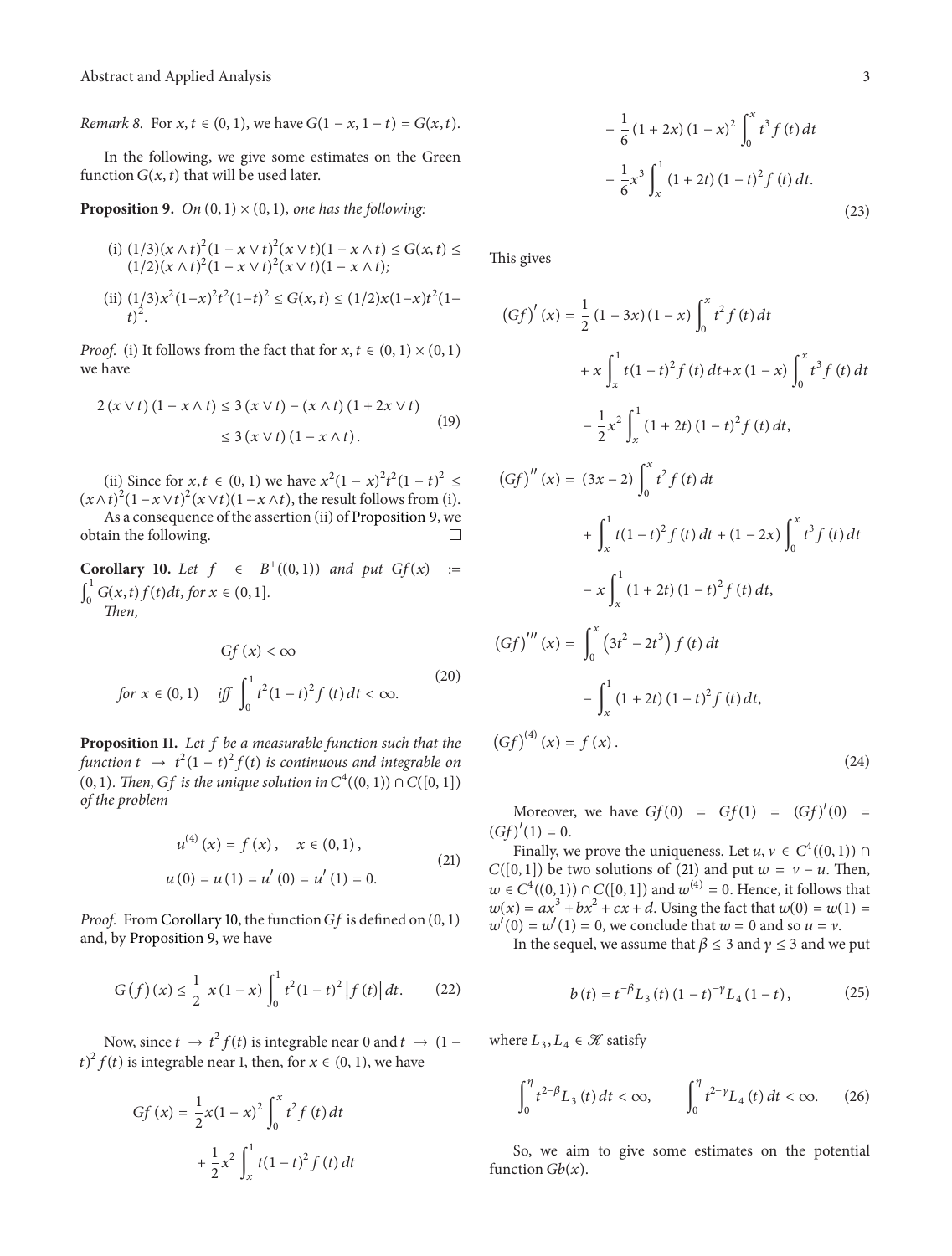We define the Karamata functions  $\psi_{\beta}$ ,  $\phi_{\nu}$  by

$$
\psi_{\beta}(x) = \begin{cases}\n\int_{0}^{x} \frac{L_{3}(t)}{t} dt & \text{if } \beta = 3, \\
L_{3}(x) & \text{if } 2 < \beta \le 3, \\
\int_{x}^{\eta} \frac{L_{3}(t)}{t} dt & \text{if } \beta = 2, \\
1 & \text{if } \beta < 2, \\
\end{cases}
$$
\n
$$
\phi_{\gamma}(x) = \begin{cases}\n\int_{0}^{x} \frac{L_{4}(t)}{t} dt & \text{if } \gamma = 3, \\
\int_{x}^{\eta} \frac{L_{4}(t)}{t} dt & \text{if } 2 < \gamma < 3, \\
\int_{x}^{\eta} \frac{L_{4}(t)}{t} dt & \text{if } \gamma = 2, \\
1 & \text{if } \gamma < 2.\n\end{cases}
$$

Then, we have the following.

 $\Box$ 

**Proposition 12.** For 
$$
x \in (0, 1)
$$
,

$$
Gb(x) \approx x^{\min(2, 4-\beta)} (1-x)^{\min(2, 4-\gamma)} \psi_{\beta}(x) \phi_{\gamma}(1-x). \quad (28)
$$

*Proof.* Using Proposition 9, we have

$$
Gb(x) \approx \int_0^1 (1-t)^{-\gamma} t^{-\beta} (x \wedge t)^2
$$
  
 
$$
\times (1-x \vee t)^2 (x \vee t) (1-x \wedge t) L_3(t) L_4 (1-t) dt
$$
  
 
$$
\approx x(1-x)^2 \int_0^x (1-t)^{1-\gamma} t^{2-\beta} L_3(t) L_4 (1-t) dt
$$
  
 
$$
+ x^2 (1-x) \int_x^1 (1-t)^{2-\gamma} t^{1-\beta} L_3(t) L_4 (1-t) dt
$$
  
 
$$
= x(1-x)^2 I(x) + x^2 (1-x) J(x).
$$
 (29)

For  $0 < x \le 1/2$ , we have  $I(x) \approx \int_0^x t^{2-\beta} L_3(t) dt$ . So, using Lemma 4 and hypothesis (26), we deduce that

$$
I(x) \approx \begin{cases} \int_0^x \frac{L_3(t)}{t} dt & \text{if } \beta = 3, \\ x^{3-\beta} L_3(x) & \text{if } \beta < 3. \end{cases}
$$
 (30)

Now, we have

$$
J(x) \approx \int_{x}^{1/2} t^{1-\beta} L_3(t) dt + \int_{1/2}^{1} (1-t)^{2-\gamma} L_4(1-t) dt
$$
  

$$
\approx 1 + \int_{x}^{1/2} t^{1-\beta} L_3(t) dt.
$$
 (31)

This implies by Lemma 4 that

$$
J(x) \approx \begin{cases} x^{2-\beta}L_3(x) & \text{if } 2 < \beta \le 3, \\ \int_x^{\eta} \frac{L_3(t)}{t} dt & \text{if } \beta = 2, \\ 1 & \text{if } \beta < 2. \end{cases}
$$
 (32)

Hence, it follows by Lemma 5 and hypothesis (26) that, for  $0 < x \leq 1/2$ , we get

$$
Gb(x) \approx \begin{cases} x \int_0^x \frac{L_3(t)}{t} dt & \text{if } \beta = 3, \\ x^{4-\beta} L_3(x) & \text{if } 2 < \beta < 3, \\ x^2 \int_x^{\eta} \frac{L_3(t)}{t} dt & \text{if } \beta = 2 \\ x^2 & \text{if } \beta < 2, \end{cases}
$$
(33)

That is, for  $0 < x \leq 1/2$ ,

$$
Gb\left(x\right) \approx x^{\min\left(2,4-\beta\right)} \psi_{\beta}\left(x\right). \tag{34}
$$

Now, since  $G(1 - x, 1 - t) = G(x, t)$ , we use similar arguments as above applied to  $L_4$  instead of  $L_3$  to obtain

$$
Gb(x) \approx (1-x)^{\min(2,4-\gamma)} \phi_{\gamma} (1-x) \quad \text{for } \frac{1}{2} \le x \le 1. \tag{35}
$$

This together with (34) implies that, for  $x \in (0, 1)$ , we have

$$
Gb(x) \approx x^{\min(2, 4-\beta)} (1-x)^{\min(2, 4-\gamma)} \psi_{\beta}(x) \phi_{\gamma}(1-x). \quad (36)
$$

## **3. Proof of Theorem 1**

In order to prove Theorem 1, we need the following lemma.

**Lemma 13.** Assume that the function a satisfies  $(H_0)$  and put  $\omega(t) = a(t)(\theta_{\lambda,\mu}(t))^{\sigma}$  for  $t \in (0,1)$ *. Then, one has, for*  $x \in (0,1)$ *,* 

$$
G\omega\left(x\right) \approx \theta_{\lambda,\mu}\left(x\right). \tag{37}
$$

*Proof.* Put  $r = \min(2, (4 - \lambda)/(1 - \sigma))$  and  $s = \min(2, (4 - \lambda))$  $\mu$ /(1 –  $\sigma$ )). Then, for  $t \in (0, 1)$ , we have

$$
\omega(t) = t^{-\lambda + r\sigma} L_1(t) \left(\tilde{L}_1(t)\right)^{\sigma/(1-\sigma)} (1-t)^{-\mu + s\sigma}
$$
  
 
$$
\times L_2 (1-t) \left(\tilde{L}_2(1-t)\right)^{\sigma/(1-\sigma)}.
$$
 (38)

Let  $\beta = \lambda - r\sigma$ ,  $\gamma = \mu - s\sigma$ ,  $L_3(t) = L_1(t)(\tilde{L}_1(t))^{\sigma/(1-\sigma)}$ , and  $L_4(t) = L_2(t)(\tilde{L}_2(t))^{\sigma/(1-\sigma)}$ . Then, using Proposition 12, we obtain by a simple computation that

$$
G\left(\omega\right)\left(x\right) \approx \theta_{\lambda,\mu}\left(x\right). \tag{39}
$$

$$
\qquad \qquad \Box
$$

*Proof of Theorem 1.* From Lemma 13, there exists  $M > 1$  such that for each  $x \in (0, 1)$ 

$$
\frac{1}{M} \theta_{\lambda,\mu}(x) \le G\omega(x) \le M\theta_{\lambda,\mu}(x), \tag{40}
$$

where  $\omega(t) = a(t) (\theta_{\lambda,\mu}(t))^{\sigma}$ .